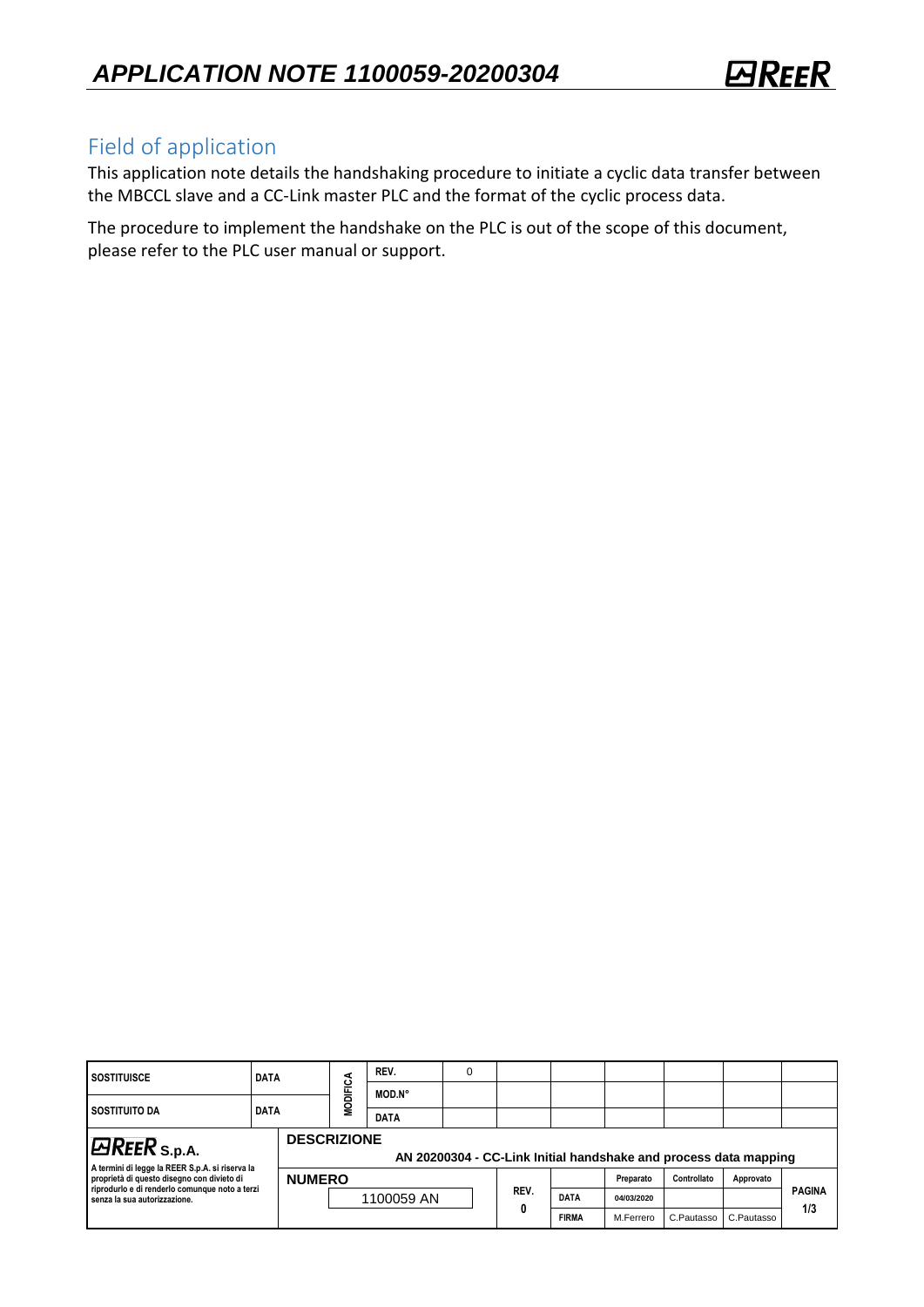## System area initial handshake

In order to start the cyclic exchange the PLC has to handle the System Area as following:

- react to a set "Initial Data Processing Request"-flag by setting the "Initial Data Processing Complete"-flag. The Complete Flag should be reset as soon as the Request is reset;
- set the "Initial Data Setting Request"-flag until the "Initial Data Setting Complete"- and the "Remote READY"-flag are set.

Every time the connection gets interrupted, the PLC has to wait for the "Initial Data Processing Request"-flag again.

| System area     |                                        |                |                                  |  |  |
|-----------------|----------------------------------------|----------------|----------------------------------|--|--|
| Slave -> Master |                                        |                | <b>Master -&gt; Slave</b>        |  |  |
| Point           | <b>Contents</b>                        | Point          | <b>Contents</b>                  |  |  |
| <b>RX#0</b>     |                                        | <b>RY #0</b>   |                                  |  |  |
| <b>RX#1</b>     |                                        | <b>RY #1</b>   |                                  |  |  |
|                 | Not used                               |                | Not used                         |  |  |
| <b>RX #12E</b>  |                                        | <b>RY #12E</b> |                                  |  |  |
| <b>RX #12F</b>  |                                        | <b>RY #12F</b> |                                  |  |  |
| RX #130         |                                        | RY #130        |                                  |  |  |
| RX #131         |                                        | RY #131        |                                  |  |  |
| RX #132         |                                        | RY #132        |                                  |  |  |
| RX #133         | Reserved                               | RY #133        | Reserved                         |  |  |
| RX #134         |                                        | RY #134        |                                  |  |  |
| RX #135         |                                        | RY #135        |                                  |  |  |
| RX #136         |                                        | RY #136        |                                  |  |  |
| RX #137         |                                        | RY #137        |                                  |  |  |
| RX #138         | <b>Initial Data Processing Request</b> | RY #138        | Initial Data Processing Complete |  |  |
| RX #139         | Initial Data Setting Complete          | RY #139        | Initial Data Setting Request     |  |  |
| <b>RX #13A</b>  | <b>Error Status</b>                    | <b>RY #13A</b> | <b>Error Reset Request</b>       |  |  |
| <b>RX#13B</b>   | <b>Remote READY</b>                    | <b>RY #13B</b> | Reserved                         |  |  |
| <b>RX #13C</b>  |                                        | <b>RY #13C</b> |                                  |  |  |
| <b>RX#13D</b>   | Reserved                               | <b>RY #13D</b> |                                  |  |  |
| <b>RX #13E</b>  |                                        | <b>RY #13E</b> |                                  |  |  |
| <b>RX #13F</b>  |                                        | <b>RY #13F</b> |                                  |  |  |

## Process data mapping

Data in the MBCCL is accessed as 16-bit words. The MBCCL is set CC-Link version 2, 3 Occupied Stations, 4 Extension Cycles.

The process data are described in the folowing tables.

| <b>Master -&gt; Slave</b> |                       |                       |  |  |
|---------------------------|-----------------------|-----------------------|--|--|
| Point                     | <b>Contents (MSB)</b> | <b>Contents (LSB)</b> |  |  |
| <b>RWw #0</b>             | Fieldbus input byte 1 | Fieldbus input byte 0 |  |  |
| <b>RWw</b> #1             | Fieldbus input byte 3 | Fieldbus input byte 2 |  |  |